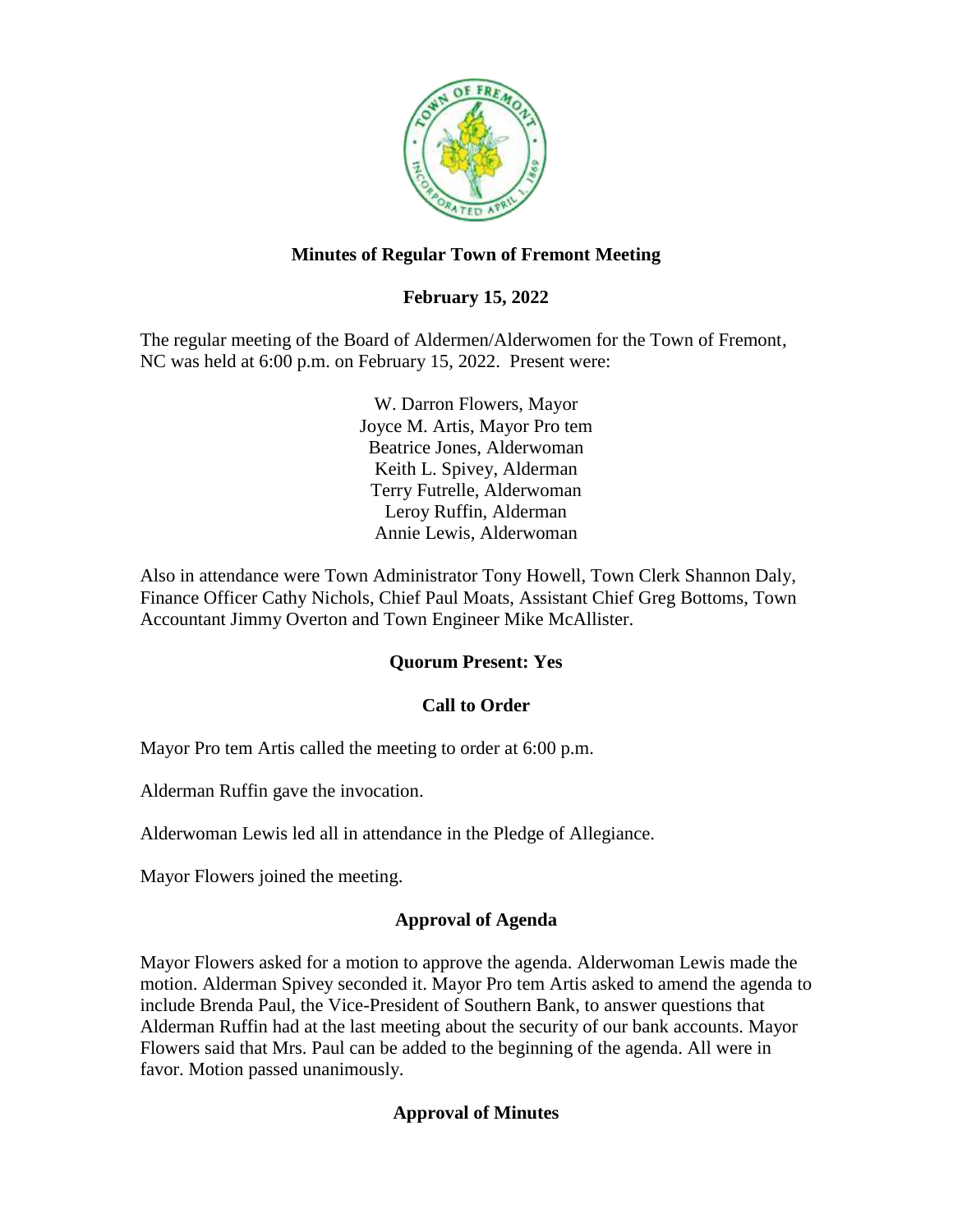Mayor Flowers asked for a motion to approve the Regular Board Meeting minutes of January 18, 2022. Mayor Pro tem Artis made the motion. Alderman Ruffin seconded it. All were in favor. Motion passed unanimously.

### **Public Comment**

Mayor Flowers opened the meeting for public comment.

Mayor Flowers closed the meeting for public comment.

### **Public Hearing**

Mayor Flowers opened the meeting for public hearing for:

- (1) Zoning amendments:
	- §154.032 (3) R15-SINGLE-FAMILY RESIDENTIAL
	- §154.033 (3) R10-RESIDENTIAL DISTRICT
	- §154.034 (3) R-6 RESIDENTIAL DISTRICT
	- § 154.035 (3) MH MOBILE/MANUFACTURED HOME PARK
	- § 154.268 CIVIL PENALTIES
	- $§ 154.005 (C) DEFINITIONS INTERNET CAFE'$

(2) Re-zoning property at 862 NC Hwy 222 from RA to R-10

(3) Annexation for property at 862 NC Hwy 222

#### **Speaker**

Mayor Flowers introduced Mrs. Paul and asked her to speak to the Board. Mrs. Paul stated that Mr. Howell contacted her and explained that the Board had some concerns about the security of the Town's bank accounts. She stated that the authorized people that have access to the accounts are the Town Administrator, Finance Officer, Town Clerk, and two Alderman. She explained the process of removing and adding people to this list. She stated that after reviewing our accounts, she noticed that we did not have fraud protection on our accounts. She said it would be a nightmare for us to have to change our accounts and recommended that we add the fraud protection. She explained how the fraud protection works and stated that the cost would be \$40 for positive pay and \$20 for each ACH account, so the total would be \$100 a month. There was some discussion about the tokens that are used to get onto the account and Mrs. Paul said she would make sure that we are set up to use the tokens. There was much discussion about what could happen if we did not have fraud protection and Mayor Flowers suggested that we defer this for possible action at the next Board meeting in order to give everyone an opportunity to review. Mayor Pro tem Artis stated that she feels that they should act on it immediately. (See Action Item)

Mrs. Paul discussed the Daffodil Festival and stated that they will have it on March  $26<sup>th</sup>$ and everybody is looking forward to having it this year.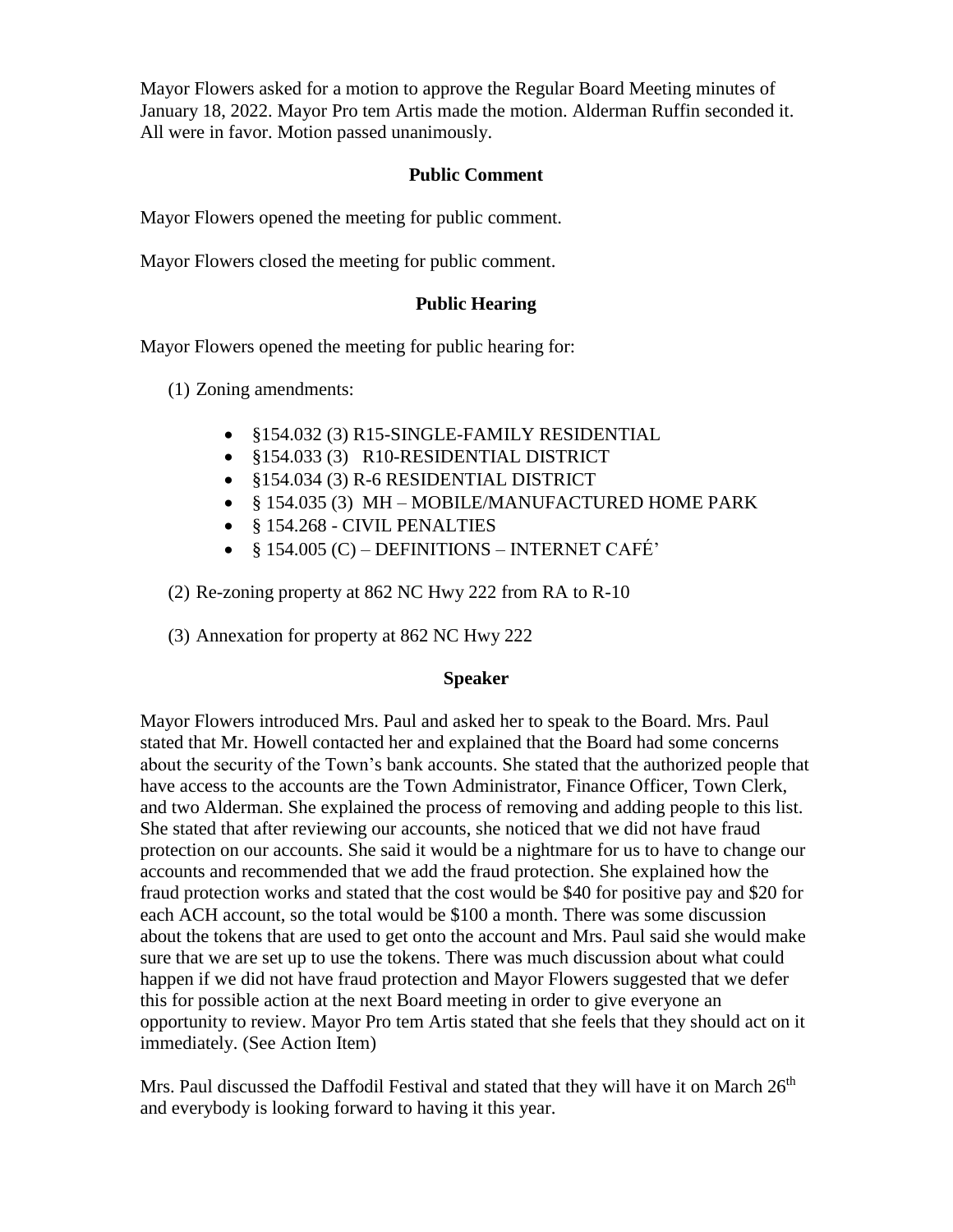Mayor Flowers asked Mr. McAllister to speak. Mr. McAllister spoke about the Asset Inventory Assessment (AIA) grant that we were awarded. He stated that he is waiting to get the scope approved before he can get started on it. He said that there will be a meeting at the Maxwell Center on March  $1<sup>st</sup>$  concerning the AIA grant and encouraged the Board to attend.

Mr. McAllister spoke about the American Rescue Plan Act (ARPA) funds. There was much discussion and he said that they were hoping to have the AIA completed so that the problems would be identified and we would know where to spend the ARPA funds. He said the hold up has been with the state, with approving the scope for the AIA.

Mr. McAllister stated that we do not have a comprehensive Land Use Plan. He stated that several years ago, the General Assembly passed G.S. 160D, that requires Local Governments to have an up-to-date comprehensive Land Use Plan that goes out 10 years. He said that we have to have one adopted and in place by the end of this fiscal year. He explained that trying to get one done within 4 months will be difficult. There was much discussion and Mr. McAllister said if we do not have one in place by July  $1<sup>st</sup>$ , we will not be able to regulate Planning and Zoning and he wasn't sure if there would be any fines. (See Action Item)

Mr. Overton went over the cash balances report, the income statement and the budget to actual report. He said all the bank accounts have been reconciled through December 2021. He stated that our finances are better this year than what it was last year. He explained the fund balance percent for 2021, 2020, and 2019. He said we are basically at the same place we were in 2019, but as for this year we are on the right track to increase our fund balance.

Mr. Overton stated that Budget Amendment #3 is a proposed amendment to move some money around to cover some expenses. He said these expenses were a new software program for payroll and some repairs and maintenance. (See Action Item)

#### **Reports**

Mayor Flowers asked Mrs. Daly to present the finance report. Mrs. Daly asked if the Board had any questions about the December billed and January collected and expenses financial report. There were a few questions that pertained to understanding the report and Mrs. Daly answered all questions. She said the important thing to look at is the total of the difference in what we billed versus what we collected and compare it to the vouchers, arrangements, and budget billing. She said for the month of January everything looks good and pointed out that we are \$47,009.18 to the positive of what our expenses were versus what we collected for the month of January. Alderwoman Jones asked about the January cut off report. Mrs. Daly went over the report and answered all questions from the Board. There was much discussion about the CDBG-CV funds and that there is \$25,000 allocated to help pay customer's utility bills that were affected by COVID. Mr. McAllister stated that he will try to get the funds released to us soon. There was some discussion about how these funds will be distributed. Alderman Spivey clarified that the Town has already paid for the utility costs for the delinquent accounts and Mrs. Daly said that if we applied the funds to the delinquent accounts, the Town would instantly be reimbursed for those costs. (See Action Item)

Mayor Flowers asked Mr. Pulley to give the Public Works Department report. Mr. Pulley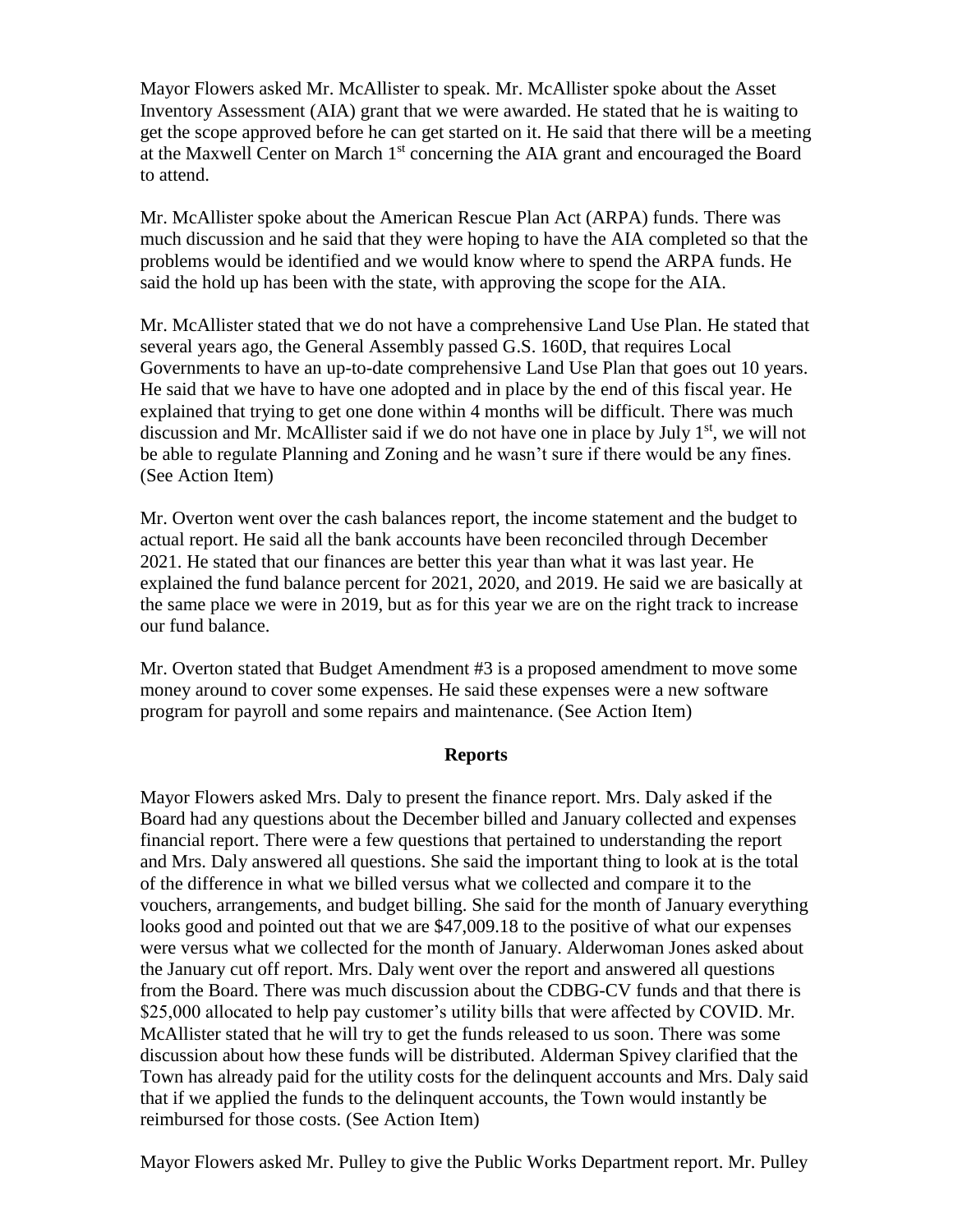said that the 3 generators have been serviced and are back in operation, which was Eureka #1, Eureka #2, and Fremont #3. He said that there is a small issue with Eureka  $#2$ that they are still working on, and they think it is a censor. He said they are still getting debris from Eureka #1, but not much. He said they are working on a few things at the spray field, one being replacing hoses on the chlorine injection system. He said they have serviced all of the lawn mowers so they are ready as soon as grass season comes. He said the leaf machine is still down and in the process of getting fixed. He said they are working on the tennis courts and trimming limbs and right of ways. He said that in the past the Town has had a lot of blinks, but due to the tree trimming, it has decreased a lot. He said they have been putting up street lights in areas that are dark. Mayor Pro tem Artis stated that it is dark at the intersection of Hwy 222 and Hwy 117 and Mr. Pulley said that he is aware of that and will try to figure out what needs to be done. Alderman Ruffin suggested that there be lights on every pole from I-795 to Hwy 117 and Mr. Pulley said he will look at the costs of the extension arms for the lights, because they are needed due to the poles sitting back off the road. He said they have been looking for issues that may be causes blinks and they have found poles that are rotted out and they are fixing them. He said they have cut down a tree in the cemetery. He said for the water department, there has been no problems. He said they have been trying to replace old meters as they have supplies to do them. He said they are still trying to maintain the potholes and he is waiting on a contractor, but they are having an issue getting asphalt at this time. He said they are going to start prepping for the Daffodil Festival. There was some discussion about Spring Cleanup, the tennis courts, the leaf machine, leaves on Lee Street, and trash cans at MLK Park.

Mayor Flowers asked Chief Moats to give the Police Department report. Chief Moats commented on the tennis courts and stated that to repave the courts would be extremely costly and stated that the only thing they could do is keep the grass and trash out of the courts. He said that they have gotten with Josh and they have been working on improving a few things in the park, such as putting down poles so that cars cannot drive in certain areas and getting new nets for the basketball goals. He said as for the police report, he said nothing major has happened in the past 30 days. He said they are working on the logistics for the Daffodil Festival, which they will provide security and have items to pass out to the children that they got through grants, such as balloons and toys, in order to be pro-active in the community. He said Jessica Batts is progressing very well and will be completed with her training just prior to the Daffodil Festival and will be released to be on her own. He said she is an asset to the Town of Fremont.

#### **Discussion**

Mayor Flowers asked Alderman Spivey to speak about the policy for financial assistance and calling customers. Alderman Spivey stated that as far as he knows there is no written policy and he said the staff cannot understand what to do, because they do not know what the Board wants. He said once the Board decides on what they want, it needs to be put in a policy and included in the policy and procedure manual so that everybody can do their jobs effectively. Mayor Pro tem Artis agreed and stated that this can be something that the committee can work on. She pointed out that because we do not have a policy, the Billing and Collections Clerk decided to not call anyone for the month of January, even though the Board did not direct her to do it, and the result was that a lot of people got cut off. She said it is in the job descriptions to call everyone, but can be taken out if the Board decides that they do not want the staff to call. Alderman Spivey said he understood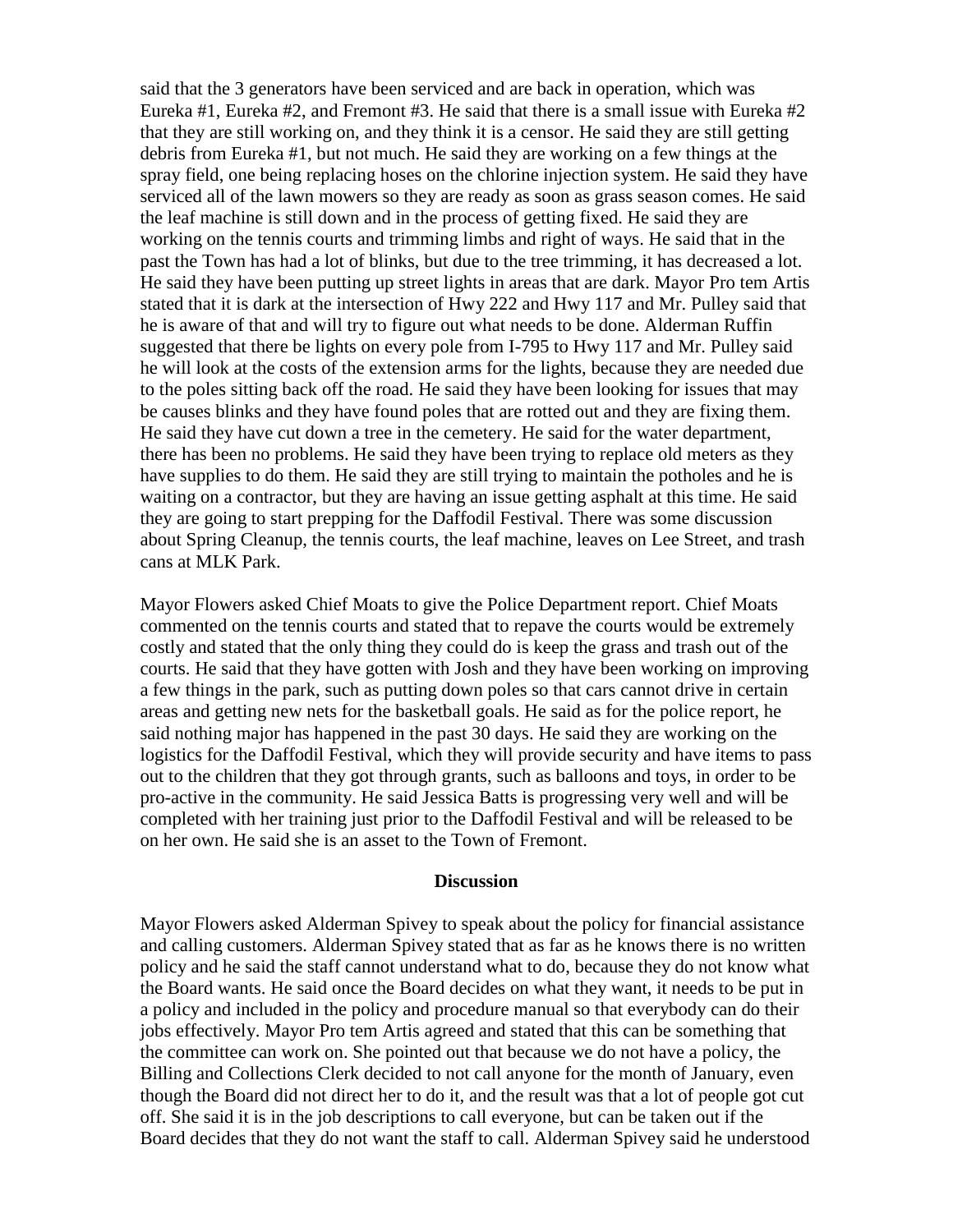that, but there is not a policy in the policy and procedure manual and he feels that there needs to be one. The committee agreed and said they would work on it.

Mayor Flowers asked Mr. Howell to speak about the Public Works Director position. Mr. Howell stated that the position has been advertised on indeed and the League of Municipalities and we have a total of 4 applicants. He is recommending that we go ahead and schedule interviews for these applicants and set a salary range. He recommended that the salary range be \$45,000 - \$55,000. Alderwoman Lewis stated that she did not think that we needed to interview anyone, because she said we already have a good man, Josh Pulley, who is doing a good job. (See Action Section)

#### **Action**

Alderman Spivey made a motion to get the fraud protection on the Town's accounts tomorrow. Mayor Pro tem Artis seconded it. Alderwoman Futrelle asked Mr. Overton what his advice was and he said he agreed with Alderman Spivey's motion, because it can happen to anybody. All were in favor. Motion passed unanimously.

Alderman Spivey made a motion to use Mr. McAllister to put together a Land Use Plan for the Town of Fremont. Mayor Pro tem Artis seconded it. Mayor Flowers stated that the proposal was for \$32,500. Mayor Prot tem Artis asked if he would give us time to pay for it and Mr. McAllister said yes and he could defer it until the next fiscal year. All were in favor. Motion passed unanimously.

Mayor Flowers asked Mr. Howell to speak about the zoning amendments. Mr. Howell stated that the Board of Planning and Adjustment approved, unanimously, the changes to the zoning amendments and he is recommending that the Board approve them as well. Alderman Spivey asked if the Town attorney approved them and Mr. Howell stated that the Town attorney wrote them. Alderman Spivey made the motion. Alderwoman Lewis seconded it. All were in favor. Motion passed unanimously.

Mayor Flowers asked Mr. Howell to speak about the re-zoning of property at 862 NC Hwy 222 from RA to R-10. Mr. Howell said that the Board of Planning and Adjustment approved, by majority, to re-zone this property and he stated that would be his recommendation as well. Mayor Flowers asked Mr. McAllister if he would like to speak about this. Mr. McAllister explained to the Board the plans for the property and gave the positive points as to how it will be a benefit to the Town. Mayor Flowers stated that some of the residents opposed the re-zoning and the Board of Planning and Adjustment had an opportunity to hear the concerns and there were 3 that approved it and 1 opposed it. There was much discussion. Mayor Pro tem Artis made the motion. Alderwoman Futrelle seconded it. All were in favor. Motion passed unanimously.

Mayor Flowers asked Mr. Howell to speak about the annexation of the property at 862 NC Hwy 222. Mr. Howell stated that this was part of the public hearing tonight and asked Mr. McAllister if he would like to speak about it. Mr. McAllister explained annexation and read the staff findings that were in the agenda packet. There was some discussion about the property being closest to District 4 and Mr. McAllister stated that he included the property under that district. There was much discussion and Mr. McAllister said the next step would be presenting a preliminary plan that would give all the details of the sub-division. Mayor Flowers suggested that they wait 2 weeks and meet again before they voted on the annexation, because he has questions. Mayor Pro tem Artis made a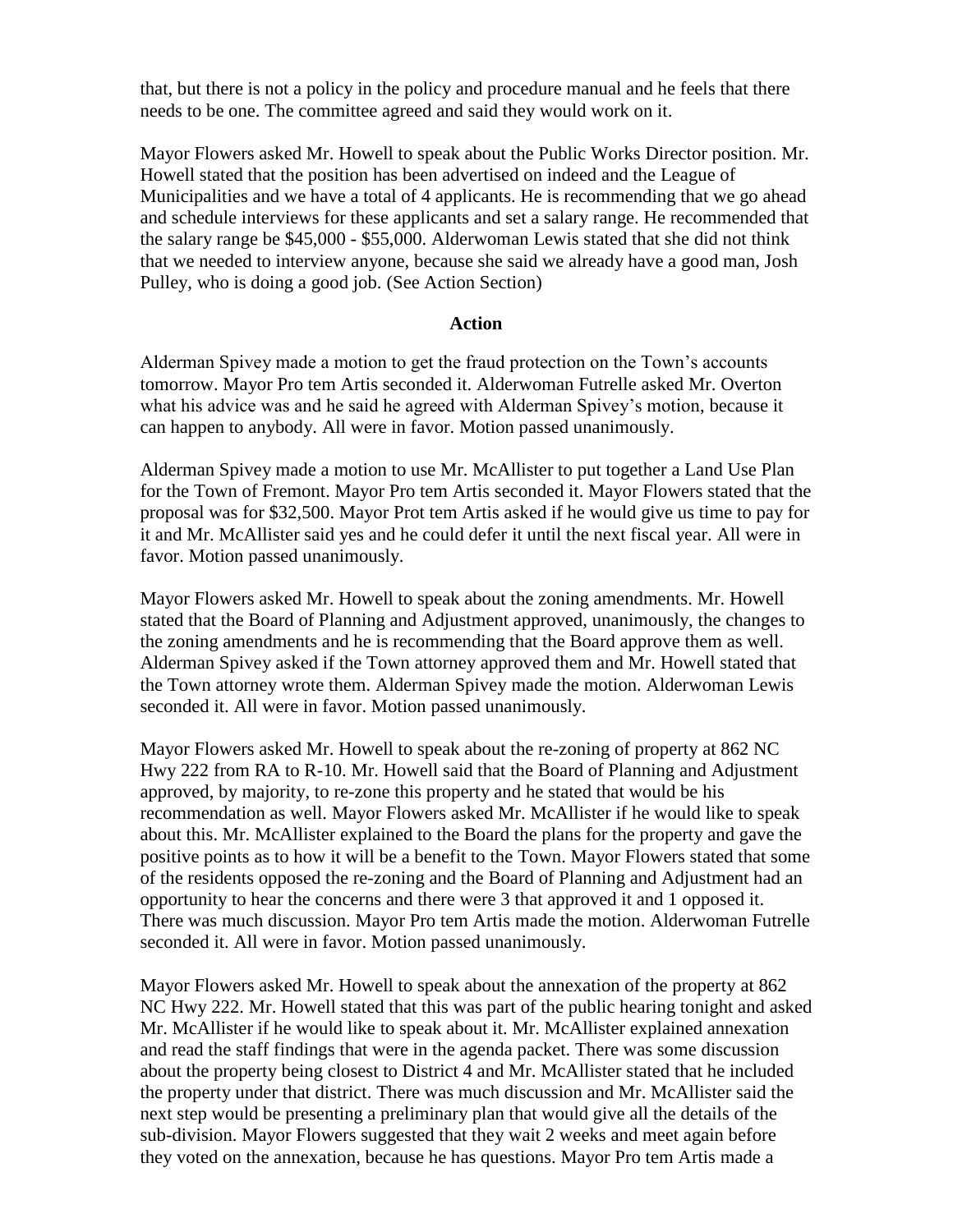motion to approve the annexation for property at 862 NC Hwy 222. Alderman Ruffin seconded it. All were in favor. Motion passed unanimously.

Mayor Flowers asked for a motion to approve Budget Amendment #2022-3. Alderman Spivey made the motion. Mayor Pro tem Artis seconded it. All were in favor. Motion passed unanimously.

Alderman Ruffin made a motion to apply the \$25,000 to the delinquent accounts that were affected by COVID dating back to March 30, 2020. Mayor Pro tem Artis seconded it. Alderman Spivey asked if we had the money yet and if \$25,000 would be enough to cover all the delinquent accounts. Mr. McAllister said he will try to move some things around in order to get more for the delinquent utility accounts. Five favored: Alderwoman Jones, Alderwoman Futrelle, Mayor Pro tem Artis, Alderman Ruffin, and Alderwoman Lewis. One opposed: Alderman Spivey. Motion passed by majority.

Mayor Flowers asked for a motion to approve the salary range. Alderwoman Jones made a motion to approve the salary range of \$45,000 to \$55,000 for the Public Works Director position. Alderwoman Futrelle seconded it. Four favored: Alderwoman Jones, Alderwoman Futrelle, Mayor Pro tem Artis, and Alderwoman Lewis. Two opposed: Alderman Spivey and Alderman Ruffin. Mation passed by majority.

Mayor Flowers read the Black Heritage Month Proclamation. Alderwoman Jones stated that Black Heritage Month was founded by Carter G. Wilson and he chose February because of the birthdays of Abraham Lincoln and Frederick Douglas.She said that February is the shortest month of the year, being 28 days, and there has been some conversations about the shortest month being Black History Month, but that has nothing to do with it. She said it has to do with the birthdays of Abraham Lincoln and Frederick Douglas. Mayor Pro tem Artis stated that it was first observed for one week and in 1926 Carter G. Wilson recommended to recognize Black Heritage for the month.

Mayor Flowers asked Mr. Howell to speak about the transfer of cemetery deed fee. Mr. Howell stated that we do not charge for transferring cemetery deeds and stated that other towns charge for this service. He said he is recommending that we establish a fee of \$100 to transfer a cemetery deed. Mayor Flowers asked for a motion to approve a \$100 fee for transferring a cemetery deed. Alderman Ruffin made the motion. Alderwoman Futrelle seconded it. There was some discussion about if \$100 was enough to cover the costs. All were in favor. Motion passed unanimously.

Mayor Flowers asked Mr. Howell to speak about ARPA funds. Mr. Howell said that we have purchased 1 new pump and repaired 3 generators with ARPA funds. He said we have spent \$51,224.45 and we currently have \$149,875.55 that is remaining.

#### **Closed Session**

Mayor Flowers asked for a motion to go into Closed Session for a personnel issue. Alderman Ruffin made the motion. Alderwoman Lewis seconded it. (Dianne Spellman approached the podium). Mayor Flowers asked, "All those in favor raise your hand." Alderman Ruffin and Alderwoman Lewis were the only ones to raise their hands. Mayor Flowers said, "It looks like we are not going into Closed Session, actually if no one has voted for it and a motion has been made, an abstention is a yes vote so it will pass unanimously." Mayor Pro tem Artis asked, "Are you going to ask for those that oppose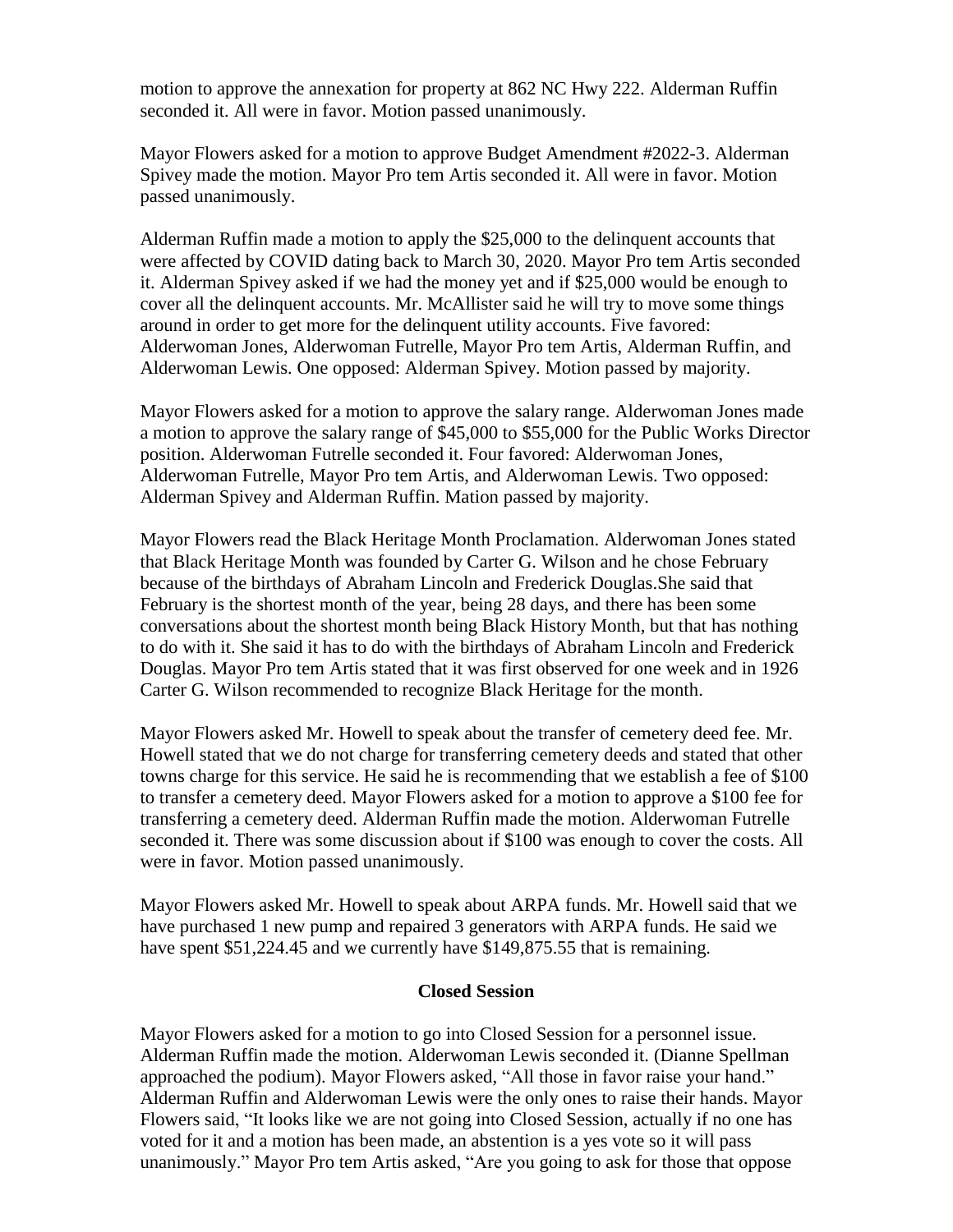the vote." Mayor Flowers said, "No not yet, if we do not go into Closed Session then we will operate in Open Session." Alderman Spivey stated, "I thought it was for a personnel issue." Mayor Flowers said, "When we go into Closed Session we will talk about what the personnel issues are." Mayor Pro tem Artis asked, "So you are going to force us to go into Closed Session?' Mayor Flowers said. "I'm not going to force you to do anything, I'm just going to try to follow the same procedure that we have always followed." Mayor Flowers asked, "All of those opposed to going into Closed Session, please indicate by raising your hand." Four opposed: Alderwoman Jones, Alderman Spivey, Alderwoman Futrelle, and Mayor Pro tem Artis. Mayor Flowers said, "We are not going into Closed Session and now I can answer your questions and I don't know how to ask and I'm thinking strongly of calling the attorney, because I don't know exactly how to handle it. All have said you don't want to go into Closed Session, so what I'm going to do is take the chicken's way out and defer it until next month." Dianne Spellman asked if she could say something and Mayor Flowers said, "Yes ma'am." Dianne Spellman said, "I do realize that you all do not want to go into Closes Session, I do realize it's late." (Alderman Spivey left the room). "But I have sat here for 3 hours waiting to speak. If you don't want it in Closed Session, I can just go ahead and say what I gotta say right now." (Several Board members began packing up and did not acknowledge Dianne Spellman). Mayor Flowers said, "It makes you wonder why anyone would want to sit over here when you get put into positions that I am put into." Dianne Spellman interrupted and said, "I'm here to voice my opinion on the way I left." Alderwoman Jones asked Mayor Flowers if she can say something and he said yes. Alderwoman Jones said, "I think the agenda was approved at the beginning of the meeting and I think we have covered everything that we should have covered in Open Session and since nothing else was on the agenda I think it's in order for us to close the Regular Session and I think that is Robert's Rules the 13<sup>th</sup> edition." Dianne Spellman interrupted as Alderwoman Jones was speaking to the Mayor and said, "The agenda was approved." Mayor Flowers said, "I don't disagree with you at all and every Closed Session we have had since I've been Mayor, we have not included the reason for the Closed Session at the beginning of the agenda nor have we brought it up as a reason why it's specific." Dianne Spellman interrupted and said, "The agenda was approved with the Closed Session on it." Alderwoman Jones addressed Mayor Flowers and said, "That's not what I said sir." Mayor Flowers said, "What you said was it was not approved when you approved the agenda and what I'm saying is that we've never approved a specific subject to go into Closed Session. It's your Board, I don't have any problem with doing whatever the Board wants to do and if it's the feeling of the Board that they have acted and the meeting should be ended, then I guess we will have a motion to adjourn and we'll adjourn." Alderman Ruffin addressed the Mayor and said, "According to the agenda, it's up here and I understand what you are saying. It's up here Closed Session and this is part of the agenda." Dianne Spellman interrupted and said, "The agenda was approved, Closed Session is on the agenda." Mayor Flowers said, "We had a Closed Session the meeting before last and we did not divulge anything." (Alderman Spivey re-entered the room). Dianne Spellman interrupted and said, "The reason you don't want to meet is because you wanted me to meet with a certain few so that you can have the meeting before the meeting OK." Mayor Pro tem Artis addressed Mayor Flowers and said, "It has been already stated that the Board wishes not to go into Closed Session." Dianne Spellman interrupted and said, "I understand that." Mayor Pro tem Artis continued addressing Mayor Flowers and said, "I make a motion that we adjourn this meeting." Mayor Flowers said, "There is a motion that we adjourn." Dianne Spellman interrupted and said, "You'll see it in a letter OK, you will see it in a letter and this time everything." Alderwoman Futrelle seconded the motion. Mayor Flowers said, "Dianne I'm sorry, I hope you can